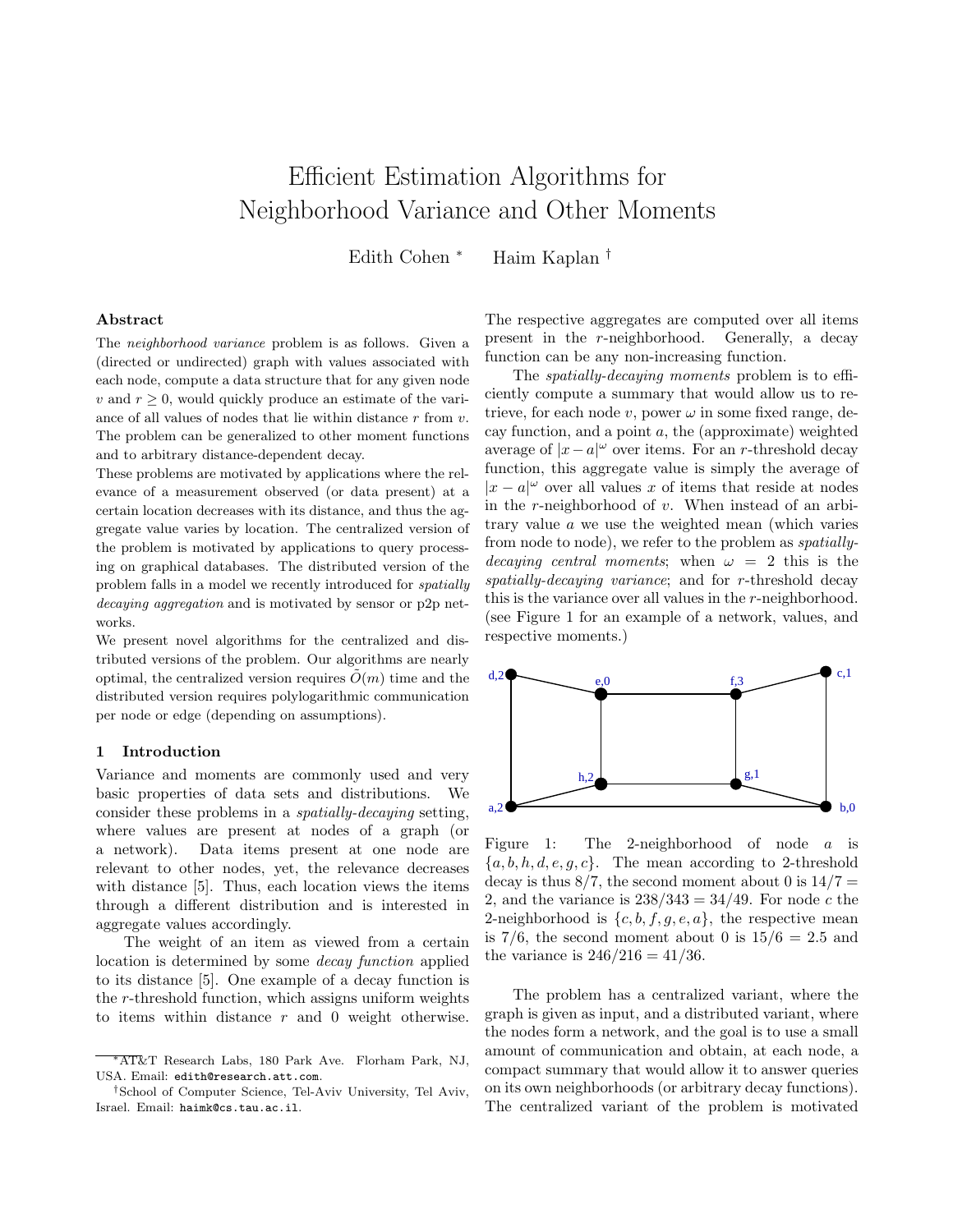by applications in traditional graphical databases, for example, XML documents or analyzing Web structure. The distributed version of the problem is motivated by emerging applications, such as P2P networks and sensor networks, where different data items are present at nodes connected by some low-degree communication network [5].

We present algorithms that yield  $(1 \pm \epsilon)$ approximate answers (for a fixed  $\epsilon > 0$ ) for spatiallydecaying moments and variance. The size of the summaries are polylogarithmic per node and the running time for the centralized version is  $\tilde{O}(m)$ . Our algorithms are novel for both the centralized and distributed versions of the problem.

Related work: From an algorithmic standpoint (but less so from an application standpoint), spatiallydecaying aggregation generalizes time-decaying aggregation on massive data streams [6] and in particular, sliding-window aggregation for massive data streams [7, 8]: time-decaying aggregation on data streams correspond to spatially-decaying aggregation on directed path graphs, and sliding windows correspond to neighborhoods. Thus, spatially-decaying variance generalizes the sliding-windows variance problem which was studied by Babcock et al [1]. The Babcock et al techniques do not seem to carry over to the spatial setting: Exponential Histograms [7] do not seem to work in the spatial setting (see [5] for discussion). Moreover, their algorithm relies on exact computation of the variance and average in each bin of the histogram, an operation that seems fundamentally hard in the spatial setting. It is also not clear if the Babcock et al slidingwindow variance algorithm can be extended beyond sliding windows to time-decaying variance under general decay functions [6].

The challenge in spatially-decaying aggregation is that the aggregate value (or summary) is locationdependent. Yet, we do not want to recompute it from the raw distribution for each node, as this would result in quadratic time in the centralized setting and flooding with quadratic communication in the distributed setting. The moments problem imposes additional challenges, since even beyond the issues of computational efficiency, it is not even clear how to summarize the data into a compact representation that captures sufficient information to answer the queries. Distributed computation makes the problem even more challenging, since it basically requires a very efficient way of both summarizing and communicating the essence of the data such that each node can distill the information relevant to it. Overview and insights:

A basic ingredient in our algorithms is approximate spatially-decaying counts, where given binary item val-

ues the goal is to produce a Neighborhood Summary (NH-summary) which allows to obtain, for each node v and decay function, an approximate decaying count of values. (For the special case of threshold decay function this amounts to estimating, for any given  $r \geq 0$ , the count in the  $r$ -neighborhood of  $v$ ). Algorithms for centralized computation of NH-summaries were introduced by the first author in [4]. Further new ideas which allow efficient distributed computation of NH-summaries and handling of general decay functions are presented by the authors in [5].

The crux of our approach is a novel technique to summarize a set of values to a poly-logarithmic size summary that allows us to retrieve an approximation of the moment about any constant. These summaries are obtained by applying a logarithmic number of global predicates to each value. Over each predicate we then compute an NH-summary for the count of values that are true for the predicate. Each NH-summary has polylogarithmic-size and can provide, for each decay function, the approximate weight of items that satisfy the predicate.

The key insights we need are in the choice of these predicates. In order to estimate neighborhood moments, we need to somehow be able to preserve and retrieve information about the distances between values and any given point. If we are only interested in moments that are about some globally-fixed point  $a$ , the problem is easy: Each value  $x$  is bucketized according to its distance from a,  $|x - a|$ , using buckets with exponentially growing width. We then only need to know an approximate weight of items within each bucket, something we can do using an NH-summary obtained by performing a spatially-decaying count of items in each bucket. The catch, however, is that we want the same summary to work for arbitrary choices of  $a$ .  $<sup>1</sup>$ </sup>

The next approach we consider is partitioning the range uniformly to a polylogarithmic number of bins and producing an NH-summary for each bin. This partially works, and only for nodes, decay functions, and points a, where "most" of the weight lies in a bin that is far from the bin that  $a$  lies in (Otherwise, too much information is lost and we can not guarantee the desired  $(1 \pm \epsilon)$  approximation). Our approach is based

<sup>&</sup>lt;sup>1</sup>It may seem that this approach can work for the variance, where we are interested in a moment about a specific point (the mean). Note, however, that the mean is not global and rather depends on the aggregating node and choice of the decay function. Thus, there are many (possibly linearly many) relevant "means" to consider that each value can be aggregated about. We shall see that our solution to the variance relies on the summary which can retrieve moments about arbitrary points.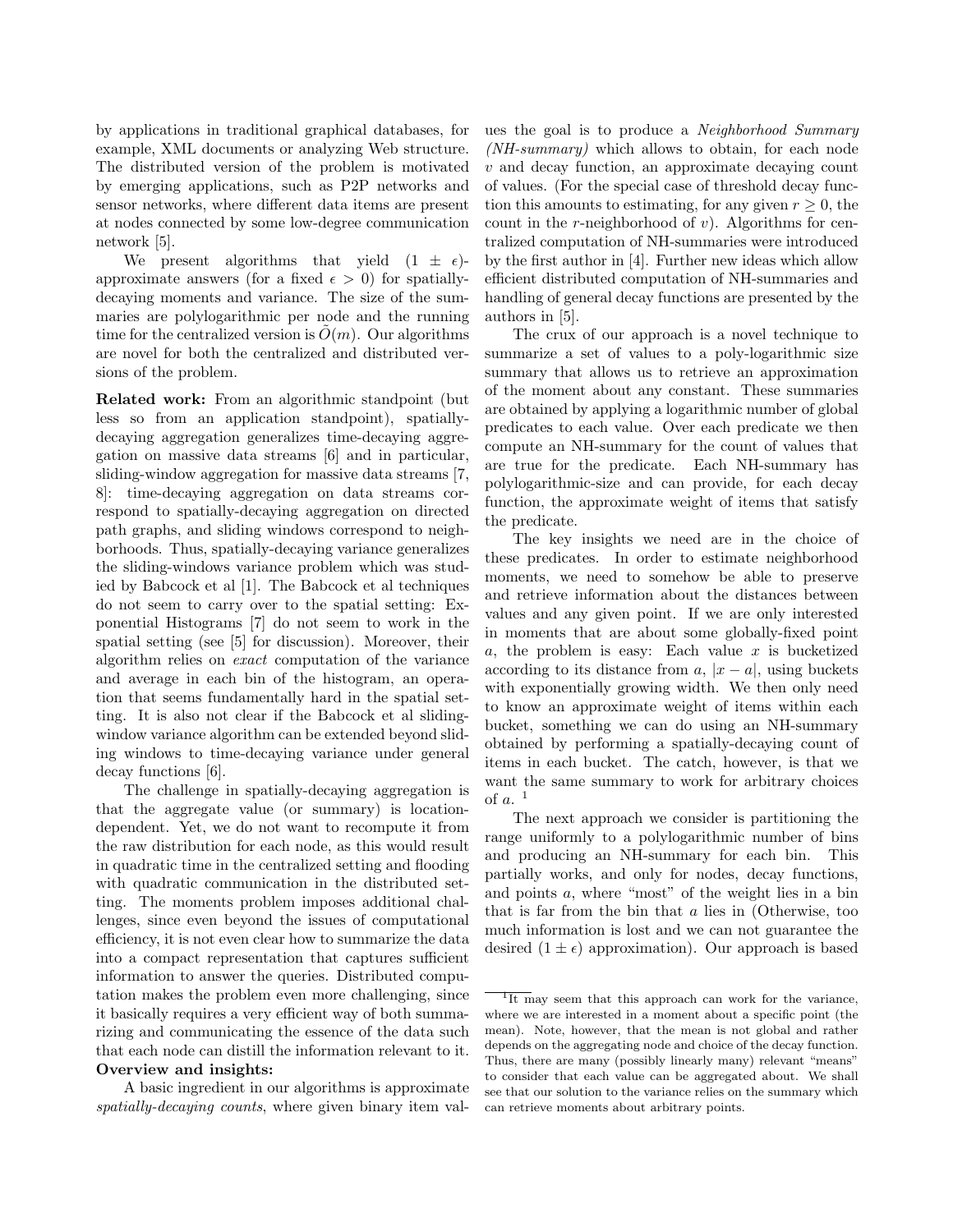on extending this attempt, by first folding the range of values into a smaller range (the fold width), and then uniformly partitioning it into a histogram with a fixed number of bins. The folding essentially amounts to discarding some values and then performing a modulus operation by the fold width. The key property is that all distances between values may decrease and become at most the fold width, but distances that are smaller than the fold width remain the same. After partitioning the fold width uniformly to some constant number of bins we obtain that all distances that are not too big and not too small (that is, are of the order of the fold width) are approximately preserved. We use a logarithmic number of different fold widths that are exponentially decreasing. When computing our estimate on the moment about some value  $a$ , we sum over different foldings. Each item is accounted for in many foldings, but there is only one folding that preserves its approximate distance from a. The larger-width foldings would bucketize it together with a, yielding a 0 contribution to the moment and the smallerwidth bins will account for a contribution that is much smaller than the one corresponding to its true distance.

The computation of central moments, including the variance, uses the same summaries but requires some additional insights. The exact value of the mean is not known to the aggregating node, and simply computing the aggregate about a  $(1 \pm \epsilon)$  approximation of the mean (which can be obtained using decaying sum computations) is not sufficient for obtaining  $(1 \pm \epsilon)$ approximation of the variance.

We organize our presentation as follows. In section 2 we state the spatial decay model and the spatiallydecaying sum problem [5]. Section 3 describes the summaries by defining the folding functions and predicates that are aggregated as spatially-decaying sums at each node. Section 4 states the algorithm that for a given decay function, point  $a$ , and power  $\omega$  computes an estimate of a moment from the summary. Section 6 is concerned with the variance computation (and other central moments). The correctness proof of the algorithm in Section 4 is given in Section 5. We conclude in Section 7 with a discussion on extending our approach to higher dimensions and k-medians.

## 2 Preliminaries

We start by defining spatially-decaying aggregation [5], and in particular, the spatially-decaying sum problem [5]. We then proceed and define our problem of spatially-decaying moments.

We model the network as a (directed or undirected) graph  $G = (V, E)$ , where  $V = \{v_1, \ldots, v_n\}$  is the set of nodes, and there is an edge between two nodes if and only if the two nodes can communicate. We denote the number of edges by  $m$ . Edges can have nonnegative lengths associated with them, which correspond to distances. We denote by  $DIST(v_i, v_j)$  the distance between two nodes  $v_i$  and  $v_j$  with respect to the shortest-path metric on the edge lengths. Nodes in the network have data items associated with them. Each item  $i \in I$  is specified by a pair  $(f_i, \ell_i)$ , where  $f_i$  is its value and  $\ell_i \in V$  is its location.

A decay function is a non-increasing function  $g(x) \geq$ 0 defined for  $x \geq 0$ . The decay function determines the "weight" of a remote item as a function of its distance. The *decaying weight* of the item  $i$  as viewed by a node u is  $w_{u,q}(i) = g(\text{DIST}(u, \ell_i)).^2$  An important family of decay functions are threshold functions  $\text{BAL}_{r}$  (for  $r \geq$ 0), defined by  $\text{BALL}_r(x) = 1$  for  $x \leq r$  and  $\text{BALL}_r(x) =$ 0 otherwise. The corresponding aggregation is over the r-neighborhood, where all data items that lie within distance r have equal weight and all further items have 0 weight. Other natural classes of decay functions are Exponential decay and Polynomial decay (see [5] for details).

An aggregate function is a function defined on a multiset of value-weight pairs. The goal of spatiallydecaying aggregation is to produce summaries with respect to a particular aggregate function (or a class of functions). Each node  $u$  obtains a localized summary<sup>3</sup> which allows it, for any given decay function  $g()$  (and any aggregate function in the set we consider), to obtain  $(1 \pm \epsilon)$ -approximate estimates of the value of the aggregate on the multiset  $\{f_i, w_{u,g}(i)\}.$ 

We measure performance by the running time needed to produce these summaries and by the size of the resulting summaries. In the distributed setting we consider the amount of communication per node and storage at each node. In the sequel,  $(1 \pm \epsilon)$ -approximate estimates (or just estimates) means that by appropriately adjusting constants in our algorithms we can handle any fixed  $\epsilon \geq 0$ . To simplify the discussion, we ignore in several places scaling of  $\epsilon$  by a constant factor.

A basic aggregate is the sum (weighted sum of values), where the value at node  $u$  for decay function  $q()$  is

$$
S_g(u) = \sum_i w_{u,g}(i) f_i .
$$

(For the sum problem we assume  $f_i \geq 0$  for all i.) In

 $2\overline{Our}$  algorithms can be easily extended to a setting where each item has a "local" weight  $w_i^0$ , and its decaying weight is  $w_i^0 g(\text{DIST}(u, \ell_i))$ . For simplicity of presentation we assume uniform local weights.

<sup>3</sup> In the centralized version of the problem one can also consider a single summary for all nodes. The algorithms we consider here produce separate summaries.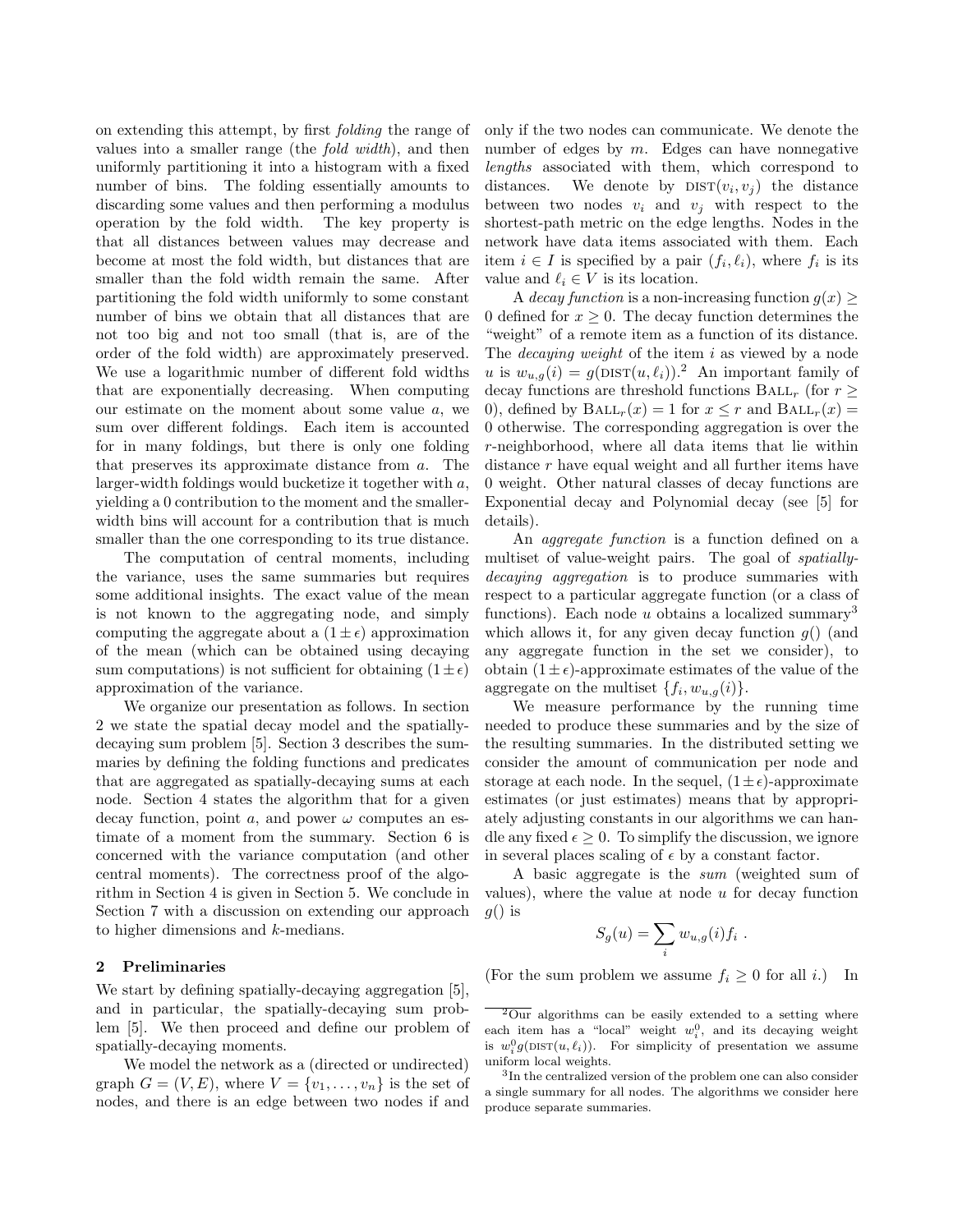the special case where the values  $f_i$  are binary, we re- $\sum_i w_{u,g}(i)$  to be the decaying count of all items as fer to this aggregate as the *count*. We define  $W_{u,q} =$ viewed by  $u$ . When  $u$  or  $g$  are clear from context we will omit them from the subscript of  $W_{u,g}$  and  $w_{u,g}(i)$ . The spatially-decaying sum problem is to obtain summaries such that each location  $u \in V$ , for any decay function g() can retrieve an  $(1 \pm \epsilon)$ -approximate value of  $S_q(u)$ . The summaries produced by spatially-decaying sum algorithms are termed Neighborhood-summaries (NHsummaries) [4, 5]. NH-summaries are particularly relevant to us here since we reduce the spatially-decaying moments problem to performing logarithmically-many computations of NH-summaries. As discussed in the Introduction, [4] shows that in  $O(m)$  time, we can obtain for each node a polylogarithmic-size NH-summary that gives  $(1 \pm \epsilon)$ -approximate answers with very high probability<sup>4</sup>. We studied distributed algorithms for NHsummaries in [5]. The communication needed per node depends on the setup. Under some assumptions, e.g., if shortest path trees are pre-computed, the summaries can be obtained using polylogarithmic communication per node.

For a set of items (with values  $f_i$ , weights  $w(i)$ and  $W = \sum_i w(i)$ , a point  $\nu$ , and a power  $\omega$ , the ω-moment about *ν* is defined as  $\sum_i w(i) (f_i - \nu)^{\omega}/W$ . We refer to the non-normalized quantity  $\sum_i w(i)(f_i (\nu)^{\omega}$  as the *ω-power sum about v*. We also consider absolute moments defined as  $\sum_i w(i) |f_i - \nu|^{\omega}/W$  and the respective absolute power-sum  $\sum_i w(i) |f_i - \nu|^{\omega}$ . Moments about the mean are termed central moments whereas moments about arbitrary choices of  $\nu$  are termed raw moments.

The spatially-decaying (absolute) power-sums problem is to produce summaries, according to  $\epsilon > 0$  and a range  $[\omega_a, \omega_b]$  (where  $\omega_b > \omega_a > 0$ ). The summaries should allow each node u to obtain, for each  $\nu$ ,  $g()$ , and  $\omega \in [\omega_a, \omega_b],$  a  $(1 \pm \epsilon)$ -approximation of the power sum

(2.1) 
$$
\mathsf{A}_{\nu,g}^{\omega}(u) = \sum_i \left( w_{u,g}(i) | f_i - \nu |^{\omega} \right) .
$$

For "pure" moments we use the notation

(2.2) 
$$
\mathsf{M}_{\nu,g}^{\omega}(u) = \sum_i \left( w_{u,g}(i) (f_i - \nu)^{\omega} \right) .
$$

Note that the  $\omega$ -moment is the ratio  $\mathsf{M}_{\nu,g}^{\omega}(u)/W_{u,g}$  and the respective absolute moment is  $\mathsf{A}_{\nu,g}^{\omega}(\tilde{u})/W_{u,g}$ .

Our algorithms obtain  $(1+\epsilon)$ -estimates for absolute power sums and thus for pure power sums with integral even values of  $\omega$  (since for even powers  $\mathsf{M}_{\nu,g}^{\omega}(u) \equiv$  $\mathsf{A}_{\nu,g}^{\omega}(u)$ ).<sup>5</sup>

Central moments have particular significance – the most important such moment is the variance. The (weighted) variance of a set of values is defined as  $V = \sum_i w(i)(f_i - \mu)^2/W$ , where  $\mu = \sum_i w(i)f_i/W$ is the  $(weightharpoonup a)$  mean. The spatially-decaying central moment is  $\mathsf{M}_{\mu_g(u),g}^{\omega}(u)/W_{u,g}$  and the spatially-decaying variance is thus  $\mathsf{M}_{\mu_g(u),g}^2(u)/W_{u,g} \equiv \mathsf{A}_{\mu_g(u),g}^2(u)/W_{u,g}$ , where  $\mu_g(u) = \sum_i \frac{\mu_g(u)}{w_{u,g}(i)} f_i/W_{u,g}$ .

Moments are the ratio of the respective power sum and  $W_{u,q}$ . Since we can efficiently approximate  $W_{u,g}$  using an NH-summary, an approximation of the numerator (the power sum) would yield approximation of the respective moment. In particular, approximate central, raw, absolute or pure moments can be obtained from the respective approximate power sums (and vice versa). In the sequel we will focus on power sums.

# 3 Foldings and predicates

We develop a technique to compute summaries for the spatially-decaying power sums problem. We assume (this assumption is addressed in Subsection 5.1) that items have integral values in the range  $0, \ldots, R-1$ .

Our algorithm defines a logarithmic number of global predicates. All nodes apply each predicate to their local items. For each predicate, the system then produces NH-summaries at all nodes. As a result, each node stores a logarithmic number of NH-summaries (one for each predicate). We now provide a high-level description of these predicates. We use mappings which we refer to as *foldings*. Each folding excludes part of  $[0, R)$  and maps remaining *(included)* values into a range of the form  $[0, R/2^{\rho j})$  for some  $j \geq 0$  and  $\rho \geq 2$ . The range of the folding is then partitioned uniformly into B bins, where bin  $b$  ( $b = 0, \ldots, B-1$ ) contains values that the folding maps to  $\left(\frac{b}{B}R/2^{\rho j}, \frac{(b+1)}{B}R/2^{\rho j}\right)$ . Each bin in each folding corresponds to a predicate. This predicate is "1" for the *i*th item if and only if  $f_i$  is included in the folding and the image of  $f_i$  under this mapping falls in the corresponding bin. These NH-summaries allow each node  $u$  to obtain, for each folding, each bin, and each decay function g, an approximate decayed count of the items with values that are mapped by the folding to that bin. (For the special case of  $\text{BAL}_{r}$  decay function, we can obtain for each  $r$ , an approximate number of items within the r-neighborhood of u that are mapped by the folding to that bin.)

The value of  $B$  is set according to the desired accuracy and communication tradeoffs. Recall that  $\rho$  is

The work of [4] considers only  $\text{BAL}_{r}$  decay functions, but we show in [5] that summaries that can support  $\text{BAL}_{r}$  decay functions for arbitrary  $r \geq 0$  can support arbitrary decay functions.

 $\sqrt[5]{1+\epsilon}$  approximate pure power sums with odd  $\omega$  are as hard as obtaining exact neighborhood counts [5, 7].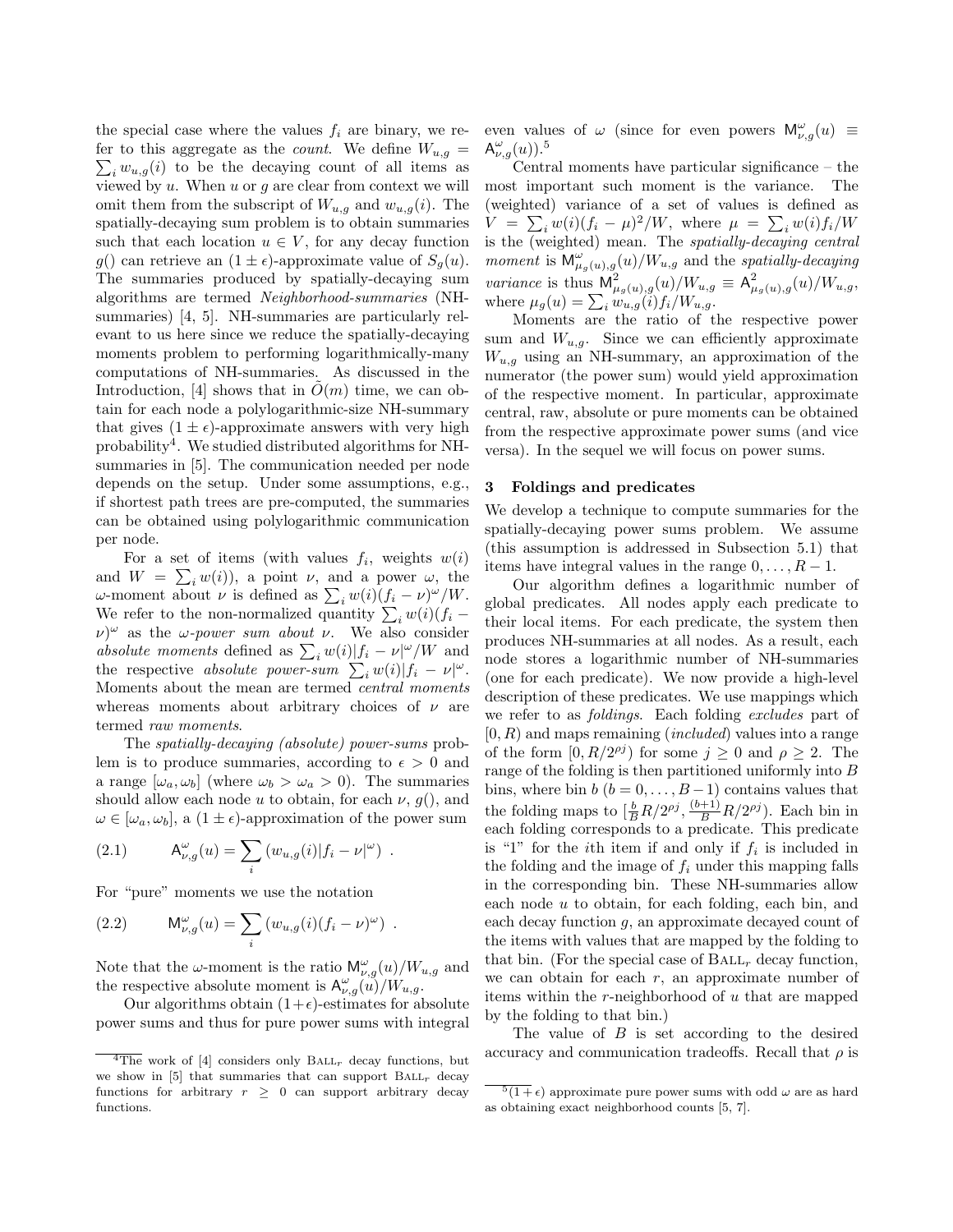a parameter of our construction which is at least 2. We also define  $S = 2^{\rho} + 1$ . We have a folding for each j from 0 to  $\rho^{-1} \log_2(R/B)$ . For convenience of presentation we assume that  $B/2^{(\rho+2)}$  and  $\rho^{-1} \log_2(R/B)$  are integral.



Figure 2: Included parts of the range  $[0, \ldots, R)$  for the foldings  $FOLD_{0,1,0}$ ,  $FOLD_{0,1,1}$ ,  $FOLD_{1/2,1,0}$  and  $\text{FOLD}_{1/2,1,1}$  ( $\rho = 2$ , for simplicity shown with  $S = 2$ although we assume in the analysis that  $S = 2^{\rho} + 1$ .

We now define precisely the set of foldings that we use. In addition to  $j \in \{0, \ldots, \rho^{-1} \log_2(R/B)\}\)$ , each folding  $\text{FOLD}_{c,j,s}$  is specified by two more parameters:  $s \in \{0, \ldots, S-1\}$ , and  $c \in \{0, 1/2\}$ . We explain the role of these additional parameters next.

The folding mapping can be viewed as follows. The interval  $[0, \ldots, R)$  is partitioned into consecutive subintervals of size  $R/2^{p^j}$ . The  $c \in \{0, 1/2\}$  determines at what point the partition is started: if  $c = 0$  the subinterval boundaries start at 0 and if  $c = 1/2$  the boundaries start at  $R/2^{p^j+1}$  ("half" subinterval shift) and end at  $R - R/2^{p<sub>j</sub>+1.6}$  The domain of the folding includes a subset of these subintervals that are spaced exactly S subintervals apart (s determines which of the S possible subsets of subintervals-spaced-S-apart is included.) All included subintervals are then identified (that is, a value  $f_i$  in a subinterval  $[a_1, a_2]$  is mapped to  $f_i - a_1$ ). Hence, we obtain a mapping of the range [0, R) to a range  $[0, R/2^{\rho j})$ .

Formally, we have that the domain of the mapping is

$$
\text{FOLD}_{c,j,s} = \left\{ x \mid \left\lfloor \frac{(x - cR/2^{pj+1})}{R/2^{pj}} \right\rfloor \text{ MOD } S = s \right\} .
$$

For  $x \in \text{FOLD}_{c,i,s}$  we define the image as<sup>7</sup>

$$
F_{c,j,s}(x) = (x - cR/2^{pj+1})
$$
 MOD  $R/2^{pj}$ .

 $\frac{6}{6}$ So for  $c = 1/2$  we don't get exactly a partition of  $[0, R)$  but of  $[R/2^{\rho j+1}, R - R/2^{\rho j+1}).$ 

<sup>7</sup>We use the natural extension of the modulo operation for nonnegative reals.

And the discretization to bins by

$$
BIN_{c,j,s}(x) = \lfloor F_{c,j,s}(x)B2^{\rho j}/R \rfloor.
$$

An illustration of a range, and different foldings with the respective included items is provided in Figure 2. An illustration of the folding mapping is provided in Figure 3.



Figure 3: Included parts of the range  $[0, \ldots, R)$  for the folding  $FOLD_{0,1,0}$  and the respective mapping of these parts to  $[0, \ldots, R/4)$ .  $(\rho = 2, \text{ shown with } S = 2)$ although we assume in the analysis that  $S = 2^{\rho} + 1$ .

The reason for using two different partitions for each j, s, with  $c = 0$  and  $c = 1/2$  is to obtain the property that every subinterval of  $[0, R)$  that is of length at most  $R/2^{p^j+1}$  lies within some subinterval of one of the partitions. Formally, we say that an interval  $[a, b] \subset [0, R)$  is *intact* by a folding  $\text{FOLD}_{c,i,s}$  if all points in the interval are included in  $\text{FOLD}_{c,j,s}$  and the folding preserves distances within points in the interval. Equivalently, [a, b] is intact if  $[a, b] \subset \text{FOLD}_{c,j,s}$  and  $b-a = \mathbf{F}_{c,j,s}(b) - \mathbf{F}_{c,j,s}(a)$ . Observe that every interval of the form  $[a, a + R/2^{\rho j})$ , where a MOD  $R/2^{\rho j+1} = 0$ , is a maximal intact interval in some folding of the form  $\text{FOLD}_{*,j,*}$ . We thus have the following property:

LEMMA 3.1. Any interval  $[a, b] \subset [0, R)$  such that  $b$  –  $a \leq R/2^{pj+1}$  is contained in some maximal intact subinterval in a folding of the form  $\text{FOLD}_{\ast,j,\ast}$ .

LEMMA 3.2. Consider a maximal intact interval  $[a, a+]$  $R/2^{pj}$ ) (a MOD  $R/2^{pj+1} = 0$ ) of some  $\text{FOLD}_{*,j,*}.$ Consider a folding  $\text{FOLD}_{c,j-1,s}$  such that  $[a, a + R/2^{p^j})$ is intact in that folding, and let  $[d, d + R/2^{\rho(j-1)})$  $[a, a + R/2^{p_j}]$  be a maximal intact subinterval of  $\text{FOLD}_{c,j-1,s}.$  Then,

{BIN<sub>c,j-1,s</sub>(x)|x ∈ [a, a + R/2<sup> $\rho j$ </sup>)} ∩

 $\{ \text{BIN}_{c,j-1,s}(x) | x \in [d, d + R/2^{\rho(j-1)}) \setminus [a, a + R/2^{\rho j}) \} = \emptyset$ (the set of bins that cover  $F_{c,j-1,s}([a, a + R/2^{\rho j})),$  and the set of bins that cover  $F_{c,j-1,s}([d, d + R/2^{\rho(j-1)}) \setminus$  $[a, a + R/2^{\rho j})$  are disjoint.)

*Proof.* Since  $[d, d + R/2^{\rho(j-1)})$  is a maximal intact interval of some  $\text{FOLD}_{*,j-1,*}$  we have that d MOD  $R/2^{\rho(j-1)+1}$  = 0. It follows that  $(a -$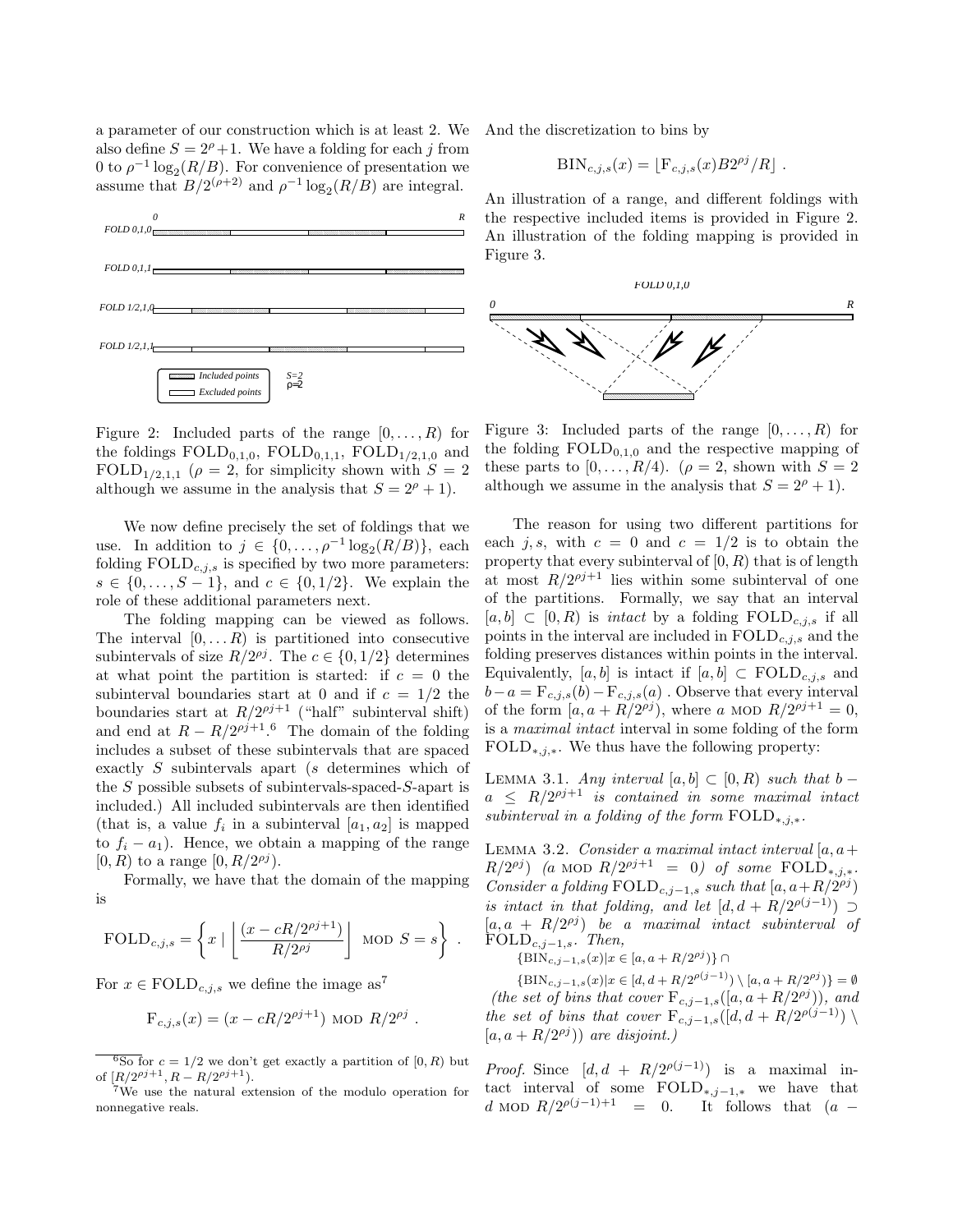d) MOD  $R/2^{pj+1} = 0$  and that  $(a + R/2^{pj})$ d) MOD  $R/2^{pj+1} = 0$ . The bin partition partitions the including interval into intervals of size  $(R/2^{\rho(j-1)})/B$ . It thus suffices to show that  $R/2^{p^j+1}$  is divisible by  $(R/2^{\rho(j-1)})/B$ . This in fact holds since

$$
\frac{R/2^{\rho j+1}}{(R/2^{\rho(j-1)})/B} = \frac{B2^{\rho(j-1)}}{2^{\rho j+1}} = B/2^{\rho+1}.
$$

(The latter is clearly integral since we assumed that  $B/2^{(\rho+2)}$  is integral.) П

The following is immediate from our definitions:

Lemma 3.3. Consider a maximal intact subinterval I of some  $\text{FOLD}_{*,j,*}$ . Then all points  $x \in [0, \ldots, R) \setminus I$ such that  $\text{DIST}(x, I) \leq (S-1)R/2^{p_j}$  are not included in the folding.

Each node stores an NH-summary for each of the B bins in each folding  $\text{FOLD}_{c,j,s}$  for all c, j, s. Thus, the communication and storage amount to computing  $2BS\rho^{-1}\log_2(R/B)$  NH-summaries.

Consider the viewpoint of some node  $u$ . We use the notation

$$
B_{c,j,s}(b,g) = \sum_{\{i|f_i \in \text{FOLD}_{c,j,s} \land \text{BIN}_{c,j,s}(f_i) = b\}} w_{u,g}(i)
$$

for the decaying count of items in the bth bin of  $\text{FOLD}_{c,j,s}$ . From the NH-summaries available at our node u we can obtain estimates  $\hat{B}_{c,j,s}(b,g)$  for  $B_{c,j,s}(b, g)$ . (for all  $g()$ , foldings, and bins).

#### 4 Computing power sums from summaries

Given  $\nu$ ,  $g()$ , and  $\omega$ , we show how a node u can use its locally-available estimates on  $\hat{B}_{c,j,s}(b,g)$  to estimate  $\sum_{i} w_{n,a}(i) |f_i - \nu|^{\omega}$ .  $\sum_i w_{u,g}(i) |f_i - \nu|^{\omega}.$ 

For each  $j \in \{0, \ldots, \rho^{-1} \log_2(R/B)\}\$  we define the intervals

$$
I_j = \left[\max\{\nu - R/2^{\rho(j+1)+2}, 0\}, \min\{\nu + R/2^{\rho(j+1)+2}, R\}\right].
$$

Then for each  $j \in \{0, \ldots, \rho^{-1} \log_2(R/B)\}\$  the node selects one folding of the form  $\text{FOLD}_{\ast,j,\ast}$  (denoted FOLD<sub>c<sub>j</sub>,j,s<sub>j</sub></sub> as follows. For  $j = 0$  it uses the folding  $\text{FOLD}_{0,0,0}$  (for all  $\nu$ ). For  $j > 0$  the node selects a folding FOLD<sub>cj,j,sj</sub> such that  $I_{j-1}$  is intact. (Existence of such a folding is guaranteed by Lemma 3.1.) We define  $\overline{I}_{j-1} = [a_j, a_j + R/2^{\rho j}]$  be the maximum intact interval of  $\text{FOLD}_{c_j, j, s_j}$  which includes  $I_{j-1}$ . For convenience, we define  $I_{-1} \equiv [0, \ldots, R)$  and  $I_{\rho^{-1} \log_2(R/B)} \equiv \emptyset$ . The following lemma summarizes two properties of these intervals that we need to establish correctness of the algorithm.

- LEMMA 4.1. 1.  $\overline{I}_j$  is contained in  $I_{j-1}$  and therefore is intact under  $\text{FOLD}_{c_j, j, s_j}$ .
- 2.  $\{\text{BIN}_{c_j, j, s_j}(x) | x \in I_j\} \wedge \{\text{BIN}_{c_j, j, s_j}(x) | x \in I_{j-1}\ \rangle$  $\overline{I}_j$ } =  $\emptyset$ . ( $\overline{I}_j$  is "exactly covered" by the bin partition of  $\text{FOLD}_{c_j,j,s_j}$ .)

*Proof.*  $I_j$  is of size  $R/2^{p(j+1)+1}$ , and  $\overline{I}_j$  is of size  $R/2^{\rho(j+1)}$ . Thus,  $|\overline{I}_j| = 2|I_j|$ . Since  $\nu$  is the midpoint of  $I_i$  we have  $\overline{I}_j \subseteq [\max\{\nu-3R/2^{\rho(j+1)+2},0\},\min\{\nu+3R/2^{\rho(j+1)+2},R\}] \subseteq I_{j-1}$ . (the latter holds since  $3 \leq 2^{\rho}$ .) The second property

 $\Box$ 

## Algorithm POWERSUM $(\nu, w)$

 $\bullet M \leftarrow 0$ 

follows from Lemma 3.2.

- For  $j = 0, \ldots, \rho^{-1}(\log_2(R/B))$  do as follows:
- For all  $b \in \{0, \ldots, B-1\}$  such that

$$
bR/(B2^{\rho j}) \in [0,\ldots,R/2^{\rho j}-1) \setminus F_{c_j,j,s_j}(\overline{I}_j)
$$

(In words, for the bins of the range of  $F_{c_j, j, s_j}$  that cover  $F_{c_j, j, s_j}(I_{j-1} \setminus I_j)$  do as follows:

• 
$$
M \leftarrow M + \hat{B}_{c_j, j, s_j}(b, g) \left| \frac{bR/2^{oj}}{B} - \mathcal{F}_{c_j, j, s_j}(\nu) \right|^{\omega}.
$$

## 5 Correctness of algorithm PowerSum

Consider an iteration of PowerSum, and the respective folding  $\text{FOLD}(c_i, j, s_i)$ . First note that items i are classified as either included or excluded according to whether they belong to  $\text{FOLD}_{c_j,j,s_j}$ . We further classify included items into either internal or external as follows. Items with value  $f_i$  such that  $F_{c_j, j, s_j}(f_i) \in$  $F_{c_j, j, s_j}(I_j)$  are *internal* for  $\text{FOLD}_{c_j, j, s_j}$ . Items such that  $F_{c_j, j, s_j}(f_i) \in F_{c_j, j, s_j}(I_{j-1} \setminus I_j)$  (i.e., all other items) are *external* for  $\text{FOLD}_{c_j, j, s_j}$ . So any item is either internal, external, or excluded. For an iteration j and an external item  $i$ , we refer to

$$
w_g(i) |F_{c_j, j, s_j}(f_i) - F_{c_j, j, s_j}(\nu)|^{\omega}
$$

as the contribution of item i. These classifications are useful as only external items "contribute" to M during the jth iteration. We will use the following property to bound the approximation error.

LEMMA 5.1. Values in  $\overline{I}_{j-1}$  that are external for  $\text{FOLD}_{c_j, j, s_j}$  are excluded in  $\text{FOLD}_{c_{j+1}, j+1, s_{j+1}}$ .

*Proof.* Values in  $\overline{I}_{j-1}$  that are external for  $\text{FOLD}_{c_j, j, s_j}$ are exactly those in  $\overline{I}_{j-1} \setminus \overline{I}_j$ . So we have to show that  $\overline{I}_{j-1} \setminus \overline{I}_j$  is excluded by  $\text{FOLD}_{c_{j+1},j+1,s_{j+1}}$ . From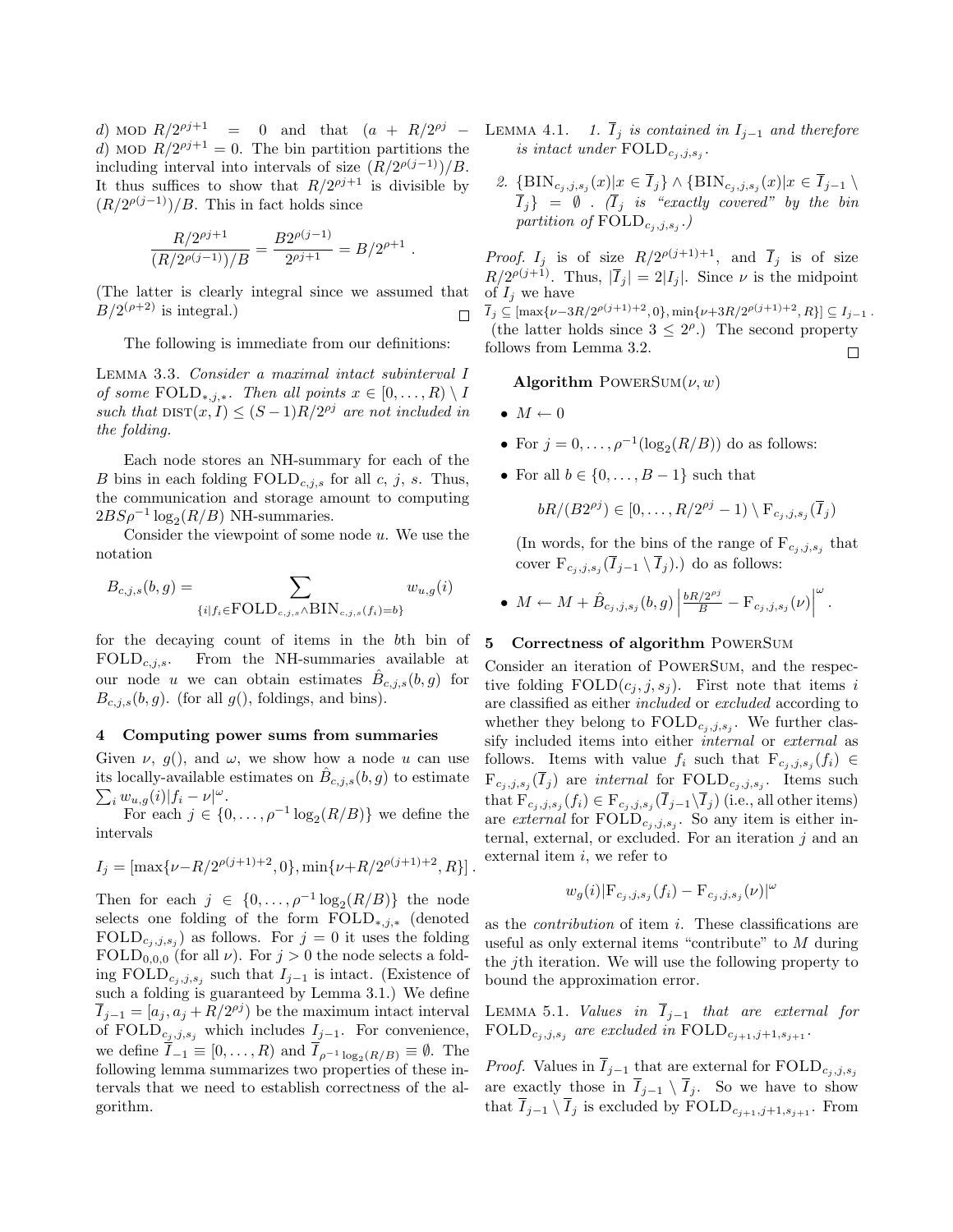Lemma 3.3, all values that are not in  $\overline{I}_i$  and are of distance at most  $(S-1)R/2^{\rho(j+1)}$  from  $\overline{I}_j$  are excluded under  $\text{FOLD}_{c_{j+1},j+1,s_{j+1}}$ . Since  $I_j$  is of size  $R/2^{\rho(j+1)+1}$ and  $\nu$  is the midpoint of  $I_j$  we have that all values that are of distance at most

$$
(S-1)R/2^{\rho(j+1)} + R/2^{\rho(j+1)+2} = (4S-3)R/2^{\rho(j+1)+2}
$$

from  $\nu$  and are not in  $\overline{I}_j$  are excluded.

Since  $S \geq 2^{\rho} + 1$  we obtain that  $(4S - 3) \geq 4 \cdot 2^{\rho}$ and thus

$$
(4S-3)R/2^{\rho(j+1)+2} \ge R/2^{\rho j} .
$$

Recall now that the interval  $\overline{I}_{j-1}$  is of size  $R/2^{oj}$  and contains  $\nu$ , thus it must be the case that all points in  $\overline{I}_{j-1} \setminus \overline{I}_j$  are excluded by  $\text{FOLD}_{c_{j+1},j+1,s_{j+1}}$ . □



Figure 4: A folding selected according to some  $\nu$  ( $B =$ 16,  $\rho = 2$ , and thus  $B2^{-(\rho+2)} = 1$ . The figure shows the value  $\nu$ ,  $\overline{I}_{i-1}$  (the maximal intact interval in  $\text{FOLD}_{c_j,j,s_j}$  along with the histogram partition to  $B = 16$  bins. The figure also shows the interval  $I_j$ (which is 1-bin wide around  $\nu$ ), and  $\overline{I}_j$  (the maximal intact interval in  $\text{FOLD}_{c_{j+1},j+1,s_{j+1}}$  that contains  $I_j$ ). As should be  $I_j \subset \overline{I}_j \subset \underline{I}_{j-1}$  and  $\overline{I}_j$  aligns with the bin partition induced on  $I_{j-1}$ . The figure also shows the ranges of values that are classified as internal and external.

We conclude the correctness proof with the following two lemma. Let

$$
T_j = \sum_{\substack{i \text{ external in} \\ \text{FOLD}_{c_j, j, s_j}}} w(i) |\mathbf{F}_{c_j, j, s_j}(f_i) - \mathbf{F}_{c_j, j, s_j}(\nu)|^{\omega}
$$

be the non-discretized contribution during iteration j.

Lemma 5.2. The total contribution made to M during *iteration* j is a  $(1+\beta)(1 \pm \frac{2^{p+2}}{B})$  $\frac{\partial^{n+2}}{\partial B}$ <sup>*ω*</sup>-approximation of the quantity  $T_j$ , where  $(1 + \beta)$  is our error in the decaying sum estimates.

Proof. Observe that only bins of external items and all bins with external items contribute to our estimate among the bins of  $\text{FOLD}_{c_j,j,s_j}$ . Thus, the error stems from two reasons, first we have the weight of each such bin only up to  $(1 + \beta)$  accuracy and second for item in a bin we sum up not the exact difference  $|F_{c_j,j,s_j}(f_i) - F_{c_j,j,s_j}(\nu)|$  but this difference where  $F_{c_j, j, s_j}(f_i)$  is rounded to a bin boundary. The first component of the error clearly contribute a factor of  $1 + \beta$ to our overall error.

We next bound the error introduced by rounding to bins. For  $j = \rho^{-1} \log_2 R/B$  the range of  $\text{FOLD}_{c_j, j, s_j}$ has  $B$  values and the histogram captures exact values, thus the contribution is precise. Otherwise, since item i is external,  $i \notin I_j$  and therefore  $\text{FOLD}_{c_j, j, s_j}(f_i)$  –  $\text{FOLD}_{c_j, j, s_j}(\nu) \geq R/2^{\rho(j+1)+2}$ ; Rounding to bin boundaries gives an additive error term of  $(R/2^{p_j})/B$  in our knowledge of  $\text{FOLD}_{c_j,j,s_j}(f_i)$ . Thus, the relative error we get in  $|F_{c_j,j,s_j}(f_i) - F_{c_j,j,s_j}(\nu)|^{\omega}$  is bounded by  $(1 \pm 2^{\rho+2}/B)^\omega$ .  $\Box$ 

LEMMA 5.3.  $\sum_j T_j$  is an  $(1 + 2^{-\omega \rho + 2\omega}/(1 - 2^{-\rho \omega}))$ approximation of  $\sum_{i}^{J} w(i) |f_i - \nu|^{\omega}$ .

Proof. We now consider the contribution of each item i to  $\sum_j T_j$  (that is, the sum, over j where i is external in FOLD<sub>c<sub>j</sub>,j,s<sub>j</sub>, of the contribution of i to  $T_j$ .) For</sub> each item *i*, we define  $J(i) \in \{0, \ldots, \rho^{-1} \log_2(R/B)\}\$  be such that  $f_i \in I_{J(i)-1} \setminus I_{J(i)}$ . Recall that an item i is external in the j<sup>th</sup> iteration if and only if  $i$  is included in  $\text{FOLD}_{c_j, j, s_j}$  and

$$
\mathrm{F}_{c_j,j,s_j}(f_i) \in \mathrm{F}_{c_j,j,s_j}(\overline{I}_{j-1} \setminus \overline{I}_j) .
$$

In particular an item  $i$  is external in the fold  $\text{FOLD}_{c_{J(i)}, J(i), s_{J(i)}}$ . Moreover, since the intervals  $I_j$  are nested, iteration  $J(i)$  is the first iteration in which the item  $i$  is external. Note also that the interval between  $f_i$  and  $\nu$  is intact in iteration  $J(i)$  and is not intact in subsequent iterations.

Each item i contributes in several iterations. The first iteration it contributes in is iteration  $J(i)$ . Since the interval between  $f_i$  and  $\nu$  is intact in iteration  $J(i)$ , the contribution of i in iteration  $J(i)$  is exactly  $w(i)|(f_i - \nu)|^{\omega}$ . We next argue that its contributions in subsequent iterations are at most some constant fraction of  $w(i)| (f_i - \nu)|^{\omega}$ .

It follows from the definition of the intervals  $I_i$ that the contribution of i at iteration  $J(i)$  is at least  $w(i) (R/2^{\rho(J(i)+1)+2})^{\omega}$ . Lemma 5.1 states that external items in an iteration are excluded in the next iteration. Thus, an item i does not contribute in iteration  $J(i)+1$ . In every iteration  $j > J(i) + 2$  the contribution of i is at most  $w(i)(R/2^{p_i})^{\omega}$  (since the size of the range of FOLD(\*, j, \*) is  $R/2^{p^j}$ . Since the upper bound on the contribution of i in each iteration  $j \geq J(i) + 2$ decreases by a factor of  $2^{-\rho\omega}$  we obtain that sum of the contribution of  $i$  in all these iterations together is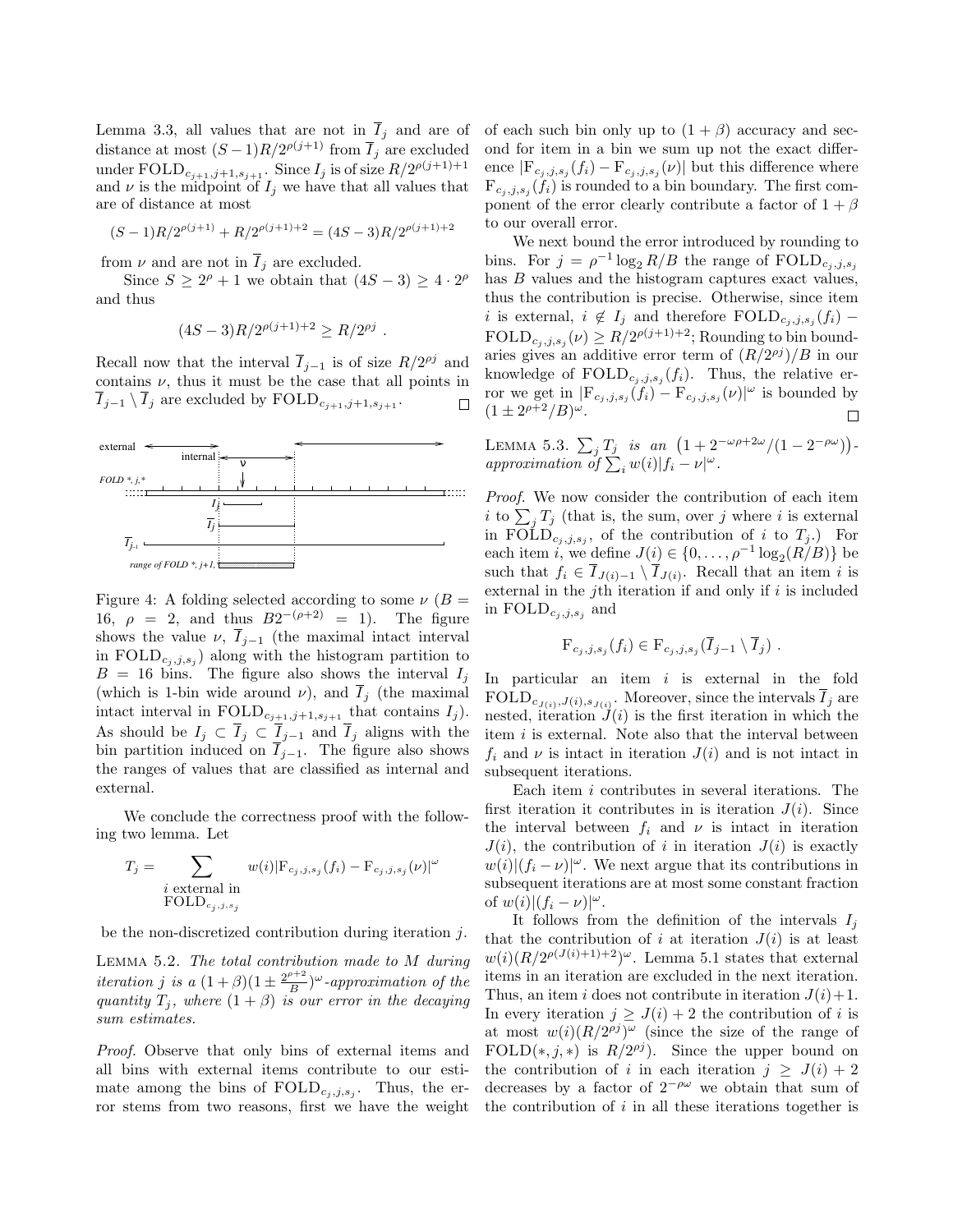at most

$$
w(i)(R/2^{\rho(J(i)+2)})^{\omega}(1+2^{-\rho\omega}+(2^{-\rho\omega})^2+\cdots)
$$
  
 
$$
\leq w(i)(R/2^{\rho(J(i)+2)})^{\omega}/(1-2^{-\rho\omega}).
$$

Therefore the relative error contributed by the contribution of i in iterations  $j \geq J(i) + 2$  is at most

$$
\frac{(R/2^{\rho(J(i)+2)})^{\omega}/(1-2^{-\rho\omega})}{(R/2^{\rho(J(i)+1)+2})^{\omega}} = 2^{-\omega\rho+2\omega}/(1-2^{-\rho\omega}) .
$$

Combining the two lemmas, the total approximation factor is

$$
(1+\beta)(1+2^{\rho+2}/B)^{\omega}(1+2^{(2-\rho)\omega}/(1-2^{-\rho\omega}))
$$
.

Assume we are interested in summaries that are good for a certain  $\epsilon$  and  $\omega \in [\omega_a, \omega_b]$ . The second part of the approximation factor (contributed by Lemma 5.3) is decreasing with  $\omega$ , thus we shall choose  $\rho > 2\omega_a^{-1}$ large enough such that  $2^{1+(2-\rho)\omega_a} \leq \epsilon$ . The first part of the approximation factor (contributed by Lemma 5.2) is increasing with  $\omega$ . By choosing a sufficeintly large B we can have  $(1 + 2^{\rho+2}/B)^{\omega_b} \le (1 + \epsilon)$ .

#### 5.1 When values are unrestricted

Our presentation assumed that an upper bound R on the maximum value M is known to all nodes. This assumption can be dropped by using the sum S of all values in the system. Then we can use  $R = S$ (The sum S is at most  $nM$ , and thus  $\log S \leq \log n +$  $log M$ .) Alternatively, we can perform  $log(Mn/S)$  count computations, where the ith computation counts the number of values that are larger than  $(S/n)2<sup>i</sup>$ . As a result, we obtain an estimate on M within a factor of 2.

Another natural question is whether we can remove the dependence on  $R$  (and allow for exponentially large range of values.) A simple construction (that mimics one given for spatially-decaying sums [5]) shows that the dependence is inherent.

# 6 Central moments

We now show how approximate values of  $\mathsf{M}_{\mu,g}^{\omega}$  for even integral  $\omega \geq 2$  can be retrieved from the summaries. For brevity, since clear from context, we omit the decay function  $q$  from the subscripts.

The challenge in approximating  $A^{\omega}_{\mu}$  is that  $\mu$  is not known to us. It can be approximated within a relative error using the sum and count aggregates, but a relativeerror estimate on  $\mu$  is not sufficient for obtaining a relative-error estimate on  $A^{\omega}_{\mu}$ .

We start with some definitions and lemmas.

One-sided power sum about  $\nu$  is a weighted sum of all values that are larger (or smaller) than  $\nu$ . That is,  $A_{\nu}^{\omega,+} = \sum_{i|f_i > \nu} w(i)|f_i - \nu|^{\omega}$  or  $A_{\nu}^{\omega,-} = \sum_{i|f_i \leq \nu} w(i)|f_i - \nu|^{\omega}$ . Absolute power sums and pure power sums with even  $\omega$  can be expressed as the sum of the two one-sided sums  $A_{\nu}^{\omega} = A_{\nu}^{\omega,+} + A_{\nu}^{\omega,-}$  whereas the pure power sums with od  $\omega$  are the difference  $M_{\nu}^{\omega}=A_{\nu}^{\omega,+}-A_{\nu}^{\omega,-}.$ 

Lemma 6.1. A slight modification of algorithm Power-Sum allows us to obtain approximate values for each one-sided sum within an additive error term of  $\epsilon {\sf A}_\nu^\omega.$ 

Proof. The modification amounts to simply considering a subset of the bins that cover only the part of  $F_{c_j, j, s_j}(I_{j-1} \setminus I_j)$  that is larger (for  $f_i > \nu$ ) or smaller (for  $f_i \leq \nu$ ) than  $F_{c_j, j, s_j}(I_j)$ . Observe that this is the same additive error we obtained when approximating the sum  $A_{\nu}^{\omega} = \sum_{i} w(i) |f_i - \nu|^{\omega}$ , only that it does not necessarily translate into a small relative error in the one-sided case. П

COROLLARY 6.1. For each  $\nu$  and  $\omega \in [\omega_a, \omega_b]$ ,  $\mathsf{M}_{\nu}^{\omega}$  can be estimated from the summaries to within an additive term of  $\epsilon A_{\nu}^{\omega}$ .

*Proof.*  $\mathsf{M}_{\nu}^{\omega}$  is a sum or difference of two one-sided sums. Each one-sided sum can be estimated to within an additive term of  $(\epsilon/2)A_{\nu}^{\omega}$ . Thus, their sum or difference can be estimated to within an additive term of  $\epsilon A^{\omega}_{\nu}$ .

An important ingredient we need is obtaining a value  $\nu$ , such that the absolute  $\omega$ -power sum about  $\nu$  is within some constant factor of the respective absolute central power sum. That is,  $A_{\nu}^{\omega} = O(A_{\mu}^{\omega})$ . It is easy to see that an approximate (with relative error) mean does not necessarily possess this property, but fortunately, (as proved in the following lemma) an approximate median will do. Folklore knowledge is that a random value (drawn according to the weights  $w(i)$ ) has a constant probability of being an approximate median, and this probability can be arbitrarily increased by selecting the median of a constant number of random samples. An efficient algorithm for obtaining such spatially-decaying random samples is given in [5].

LEMMA 6.2. Let m be such that  $\sum_{i|f_i\leq m} w(i) \geq cW$ and  $\sum_{i|f_i\geq m} w(i) \geq cW$  that is, the weight of items with value that is at most m is at least cW, and the weight of items with value that is at least m is at least cW.) Then

$$
\frac{\mathsf{A}_m^\omega}{\mathsf{A}_\mu^\omega} \le 2^\omega (1-c)/c \; .
$$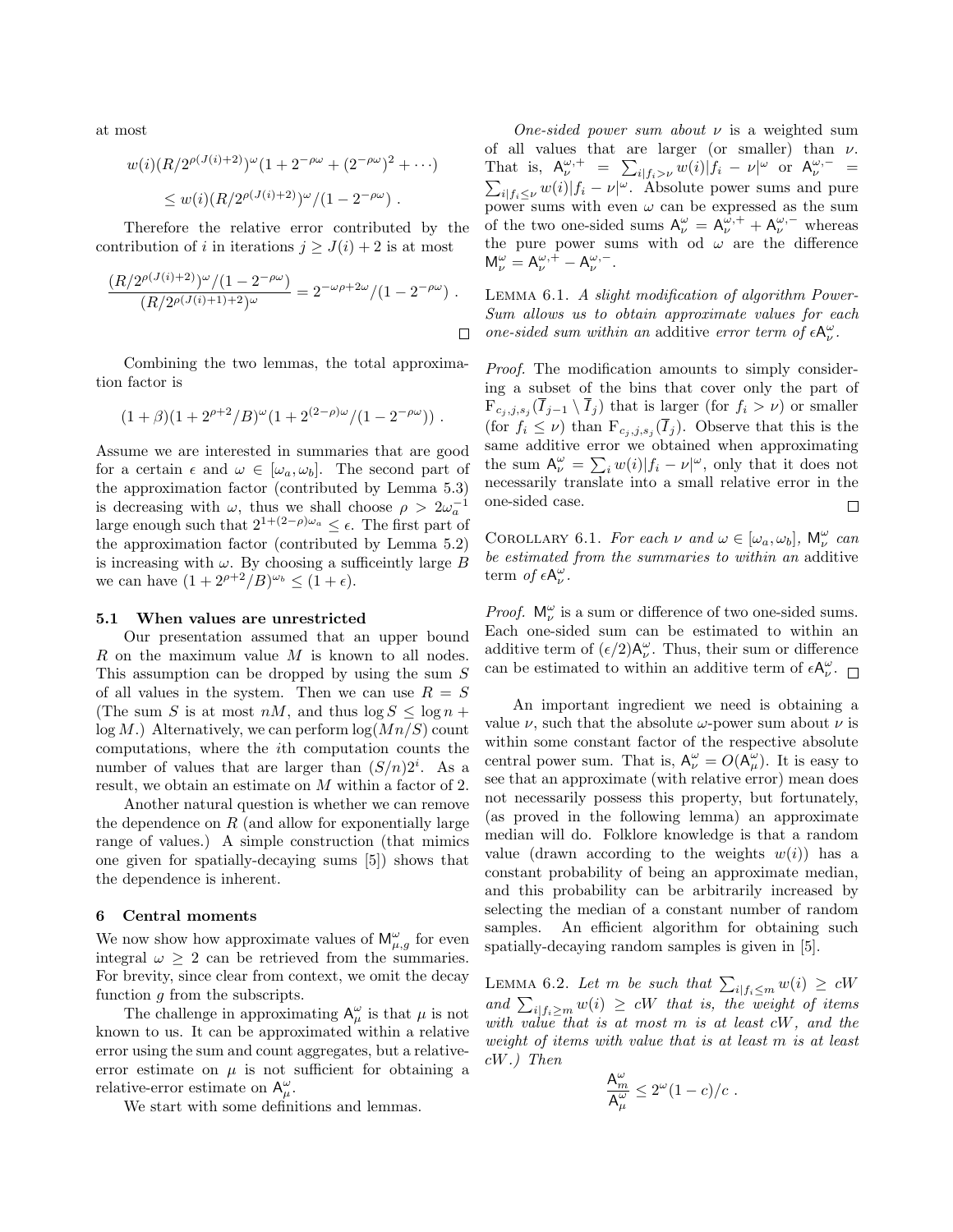*Proof.* Assume wlog that  $\mu > m$ . Consider now items and their contributions to the power sums  $A_m^{\omega}$  and  $A_\mu^{\omega}$ . All the values that are larger than  $m + 2(\mu - m)$  have the property that their contribution to  $A_m^{\omega}$  is at most  $2^{\omega}$  times their contribution to  $A^{\omega}_{\mu}$ . We next consider items with value at most  $m$ . Since they are closer to m than to  $\mu$ , their contribution to  $A_m^{\omega}$  is smaller than their contribution to  $A^{\omega}_{\mu}$ . The total contribution of these items to  $A^{\omega}_{\mu}$  is at least  $cW|\mu - m|^{\omega}$ . Thus  $A^{\omega}_{\mu} \geq cW|\mu - m|^{\omega}$ . We next consider values in the interval  $(m, m + 2(\mu - m))$ . Since the total weight of items with values at most  $m$  is at least  $cW$ , the weight of items with values in the interval  $(m, m + 2(\mu - m))$  is at most  $(1 - c)W$ . So the contribution of the items in  $(m, m+2(\mu - m))$  to  $\mathsf{A}_m^{\omega}$  is at most  $2^{\omega}(1-c)W|\mu - m|^{\omega}$ . It follows that  $\mathsf{A}_m^{\omega}/\mathsf{A}_\mu^{\omega} \leq \max\{2^\omega, 2^\omega(1-c)/c\} \leq 2^\omega(1-c)$ c)/c (note that we always have  $c \leq 1/2$ ). П

We will need the following inequalities:

LEMMA 6.3. For any set of integers  $i_j \geq 1$   $(j = 1, \ldots n)$ we have

$$
\Pi_j \mathsf{A}^{i_j}_\nu \leq W^{n-1} \mathsf{A}^{\sum_j i_j}_\nu
$$

Proof. We apply Chebyshev's integral inequality ([9] page 1092) which states that for any set of nonnegative, integrable, monotone (all non-decreasing or all nonincreasing) functions  $h_1(x), \ldots, h_n(x)$  we have

$$
\Pi_{j=1}^n \int_a^b h_j(x) dx \le (b-a)^{n-1} \int_a^b (\Pi_{j=1}^n h_j(x)) dx.
$$

The claim will follow by applying this inequality with the following parameters: Let  $W = \sum w(i)$  as defined earlier and assume wlog that  $|f_i - \nu|$  are ordered by magnitude. Let the step function  $h_i(x)$  be defined on the interval  $[0, W]$  as follows,  $h_j(x) = |f_i - \nu|^{i_j}$  for  $x \in \left[\sum_{k \leq i} w(k), \sum_{k \leq i} w(k)\right]$ . Note that it follows from our ordering assumption that the functions  $h_i()$  are nondecreasing, as needed for the statement of the inequality. □

It is well known that (using the Binomial transform) each central moment can be expressed as a sum of powers over raw moments about any value (see [10], page 146):

(6.3) 
$$
\frac{\mathsf{M}_{\mu}^{\omega}}{W} = \sum_{k=0}^{\omega} \binom{\omega}{k} (-1)^{\omega-k} \left(\frac{\mathsf{M}_{\nu}^{1}}{W}\right)^{\omega-k} \frac{\mathsf{M}_{\nu}^{k}}{W}.
$$

In terms of power sums we obtain

$$
M^{\omega}_{\mu} = W^{-\omega+1}(-1)^{\omega}(1-\omega)(M^{1}_{\nu})^{\omega} + \sum_{k=2}^{\omega} W^{-(\omega-k)} \left(\begin{array}{c} \omega \\ k \end{array}\right) (-1)^{\omega-k} (M^{1}_{\nu})^{\omega-k} M^{k}_{\nu} .
$$

In particular,

$$
\begin{array}{lll} \displaystyle {\sf M}^2_\mu & = & \displaystyle -( {\sf M}^1_\nu)^2/W + {\sf M}^2_\nu \cr {\sf M}^4_\mu & = & \displaystyle {\sf M}^4_\nu - 3({\sf M}^1_\nu)^4/W^3 - 4 {\sf M}^3_\nu {\sf M}^1_\nu /W + 6 {\sf M}^2_\nu ({\sf M}^1_\nu)^2 / W^2 \ . \end{array}
$$

We let  $\nu$  be an approximate median m as in Lemma 6.2. We estimate the central moment through the polynomial sum of raw moments about  $\nu = m$  (Equ. 6.4), by plugging in, for each  $\mathsf{M}_m^i$ , our estimated quantity  $\mathsf{M}_m^i$ and for W, the  $(1 \pm \epsilon)$ -approximate W.

Lemma 6.4. The additive error we obtain in our estimate is  $O(\epsilon A^{\omega}_{\mu}).$ 

Proof. The polynomial sum (Equ. 6.4) has a constant number of terms, where each term in the sum has the form of a constant times  $W^{-(\omega-k)} \mathsf{M}_m^k (\mathsf{M}_m^1)^{\omega-k}$  (for  $\omega \geq k \geq 1$ ), it thus suffices to bound by  $\widetilde{O}(\epsilon A^{\omega}_{\mu})$  the error introduced by the approximation of each such term. In fact, using Lemma 6.2, it suffices to bound the error of each term by  $O(\epsilon A_m^{\omega})$ .

Consider the error in a single term.

$$
(6.5)\left|\hat{W}^{-(\omega-k)}\widehat{\mathsf{M}_{m}^{k}}(\widehat{\mathsf{M}_{m}^{1}})^{\omega-k} - W^{-(\omega-k)}\mathsf{M}_{m}^{k}(\mathsf{M}_{m}^{1})^{\omega-k}\right|
$$
  

$$
\leq (1+2\epsilon\omega)W^{-(\omega-k)}\left|\widehat{\mathsf{M}_{m}^{k}}(\widehat{\mathsf{M}_{m}^{1}})^{\omega-k} - \mathsf{M}_{m}^{k}(\mathsf{M}_{m}^{1})^{\omega-k}\right|.
$$

(using  $|\hat{W} - W| \leq \epsilon W$  and assuming  $\epsilon \ll \omega^{-1}$ ). We bound the difference  $\left| \widehat{\mathsf{M}_{m}^{k}}(\widehat{\mathsf{M}_{m}^{1}})^{\omega-k} - \mathsf{M}_{m}^{k}(\mathsf{M}_{m}^{1})^{\omega-k} \right|$ . De-

note  $\Delta_m^k \equiv \mathsf{M}_m^k - \mathsf{M}_m^k$ . The difference can be rewritten as  $(M_m^k + \Delta_m^k)(M_m^1 + \Delta_m^1)^{\omega - k} - M_m^k(M_m^1)^{\omega - k}$ . If we expand this expression the term  $\mathsf{M}_{m}^{k}(\mathsf{M}_{m}^{1})^{\omega-k}$  cancels out and we obtain a polynomial  $P(\mathsf{M}_{m}^{k}, \mathsf{M}_{m}^{1}, \Delta_{m}^{k}, \Delta_{m}^{1})$  that consists of a positive linear combination of products of  $\mathsf{M}_{m}^{k}$ ,  $\mathsf{M}_{m}^{1}$ ,  $\Delta_{m}^{k}$ , and  $\Delta_{m}^{1}$ . Recall now that  $|\mathsf{M}_{m}^{i}| \leq \mathsf{A}_{m}^{i}$ and that  $|\Delta_m^i| = |M_m^i - M_m^i| \leq \epsilon A_m^i$  (for all i) (from Corollary 6.1). Therefore, if we replace each appearance of  $\mathsf{M}^i_m$  by  $\mathsf{A}^i_m$  and each  $\Delta^i_m$  by  $\epsilon \mathsf{A}^i_m$  we can only increase the absolute value of this polynomial, thus

$$
P(\mathsf{A}_m^k, \mathsf{A}_m^1, \epsilon \mathsf{A}_m^k, \epsilon \mathsf{A}_m^1) \geq |P(\mathsf{M}_m^k, \mathsf{M}_m^1, \Delta_m^k, \Delta_m^1)|.
$$

We next observe that (from the definition of the multivariate polynomial  $P()$ 

$$
P(\mathsf{A}^k_m, \mathsf{A}^1_m, \epsilon \mathsf{A}^k_m, \epsilon \mathsf{A}^1_m)
$$
  
=  $(\mathsf{A}^k_m + \epsilon \mathsf{A}^k_m)(\mathsf{A}^1_m + \epsilon \mathsf{A}^1_m)^{\omega - k} - \mathsf{A}^k_m(\mathsf{A}^1_m)^{\omega - k}$   
=  $((1 + \epsilon)^{\omega - k + 1} - 1)\mathsf{A}^k_m(\mathsf{A}^1_m)^{\omega - k}$ .

Using Lemma 6.3, we obtain that the difference is at most

$$
\leq ((1+\epsilon)^\omega-1)\mathsf{A}_m^\omega W^{\omega-k}
$$

.

To summarize, we have that the error (Expression 6.5) is bounded by  $(1+2\omega\epsilon)((1+\epsilon)^{\omega}-1)A_{m}^{\omega} \leq 2\omega\epsilon A_{m}^{\omega}$  (since  $\epsilon \ll \omega^{-1}$ ) П